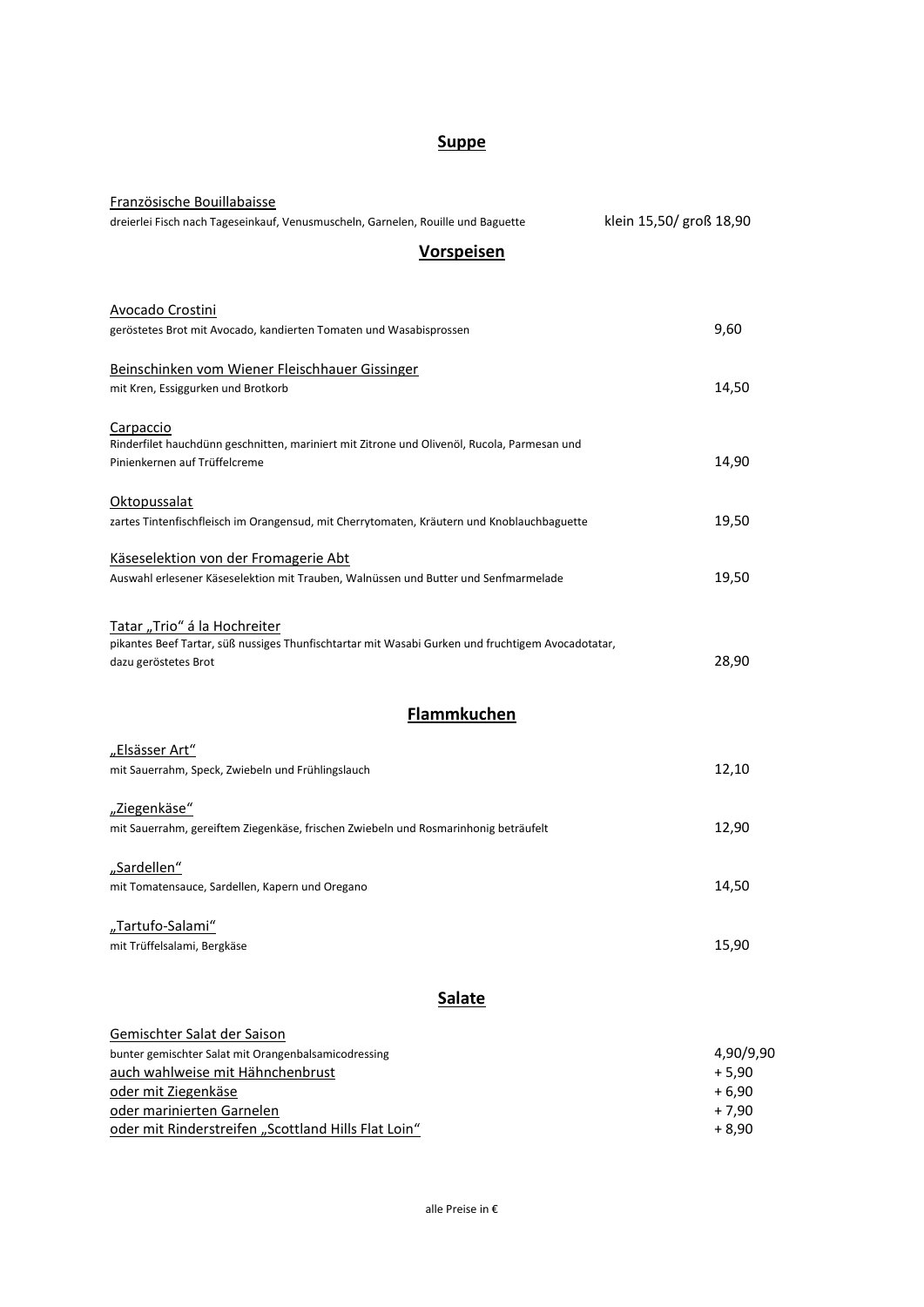| <b>Pasta</b>                                                                                      |         |         |
|---------------------------------------------------------------------------------------------------|---------|---------|
| Spaghetti aglio e olio                                                                            |         |         |
| frischer Petersilie, Cherrytomaten und mit einem Hauch Peperoncino                                |         | 13,50   |
| Tagliatelle ragu di Manzo                                                                         |         |         |
| mit Rinderstreifen in einer würzigen Tomatensauce                                                 |         | 17,90   |
| Spaghetti Scampi                                                                                  |         |         |
| mit Kirschtomaten und Rucola                                                                      |         | 18,90   |
| Spaghetti Vongole                                                                                 |         |         |
| mit frischen Venusmuscheln im Weißweinsud, Knoblauch und frischen Kräutern                        |         | 19,90   |
| <b>Fleisch</b>                                                                                    |         |         |
| Münchener Schnitzel                                                                               |         |         |
| vom Schwein in einer Senf-Meerrettich- Panade mit Bratkartoffeln                                  |         | 19,50   |
| Club Sandwich                                                                                     |         |         |
| mit rosa gebratenem Roastbeef, Essiggurke, rote Zwiebel, Tomate, rauchiger Sauce und French Fries |         | 17,90   |
| Tartar vom Weideochsen "ca. 175 Gramm"                                                            |         |         |
| mit Butter, geröstetem Brot, pikant angemacht                                                     |         | 21,50   |
| Wiener Schnitzel                                                                                  |         |         |
| vom Kalb, mit Bratkartoffeln, Preiselbeeren und kleinem Salat                                     |         | 28,90   |
| Züricher Kalbsgeschnetzeltes                                                                      |         | 27,90   |
| Streifen vom Kalbsfilet mit frischen Champignons in Sahnesauce,<br>dazu knusprige Kartoffelrösti  |         |         |
| Premium Black Angus Beef "Scottland Hills" oder zartes Rinderfilet aus "Brasilien"                |         |         |
| Entrecôte pro 100 g<br>Rinderfilet pro 100g                                                       |         | 9,90    |
| Beilagen                                                                                          |         |         |
| French Fries, Gemischter Salat, Bratkartoffeln oder gedünstetes Gemüse                            |         | $+4,90$ |
| Pfefferrahmsauce<br><b>Fisch</b>                                                                  |         | $+3,50$ |
| <b>Shrimps Cocktail</b>                                                                           |         |         |
| mit Avocado und Toast                                                                             |         | 16,50   |
|                                                                                                   |         |         |
| Dorade Royal 400 - 600 g                                                                          |         |         |
| mit gedünstetem Gemüse und Butterkartoffeln                                                       | je 100g | 8,90    |
| gebratene Riesengarnelenschwänze                                                                  |         |         |
| mit hausgemachter Aioli, kleinem gemischtem Salat und Knoblauchbaguette                           |         | 29,90   |
| <u>Dessert</u>                                                                                    |         |         |
| Profiterol                                                                                        |         |         |
| gefülltes Windbeutelduo gefüllt mit weißer und dunkler Schokoladencreme                           |         | 9,90    |
| Colonel                                                                                           |         |         |
| Wodka, Zitronensorbet                                                                             |         | 12,50   |
| <b>Kaiserschmarrn</b>                                                                             |         |         |
| mit Rumrosinen, Mandeln, Apfelmus und Zwetschgenröster                                            |         | 16,50   |

alle Preise in €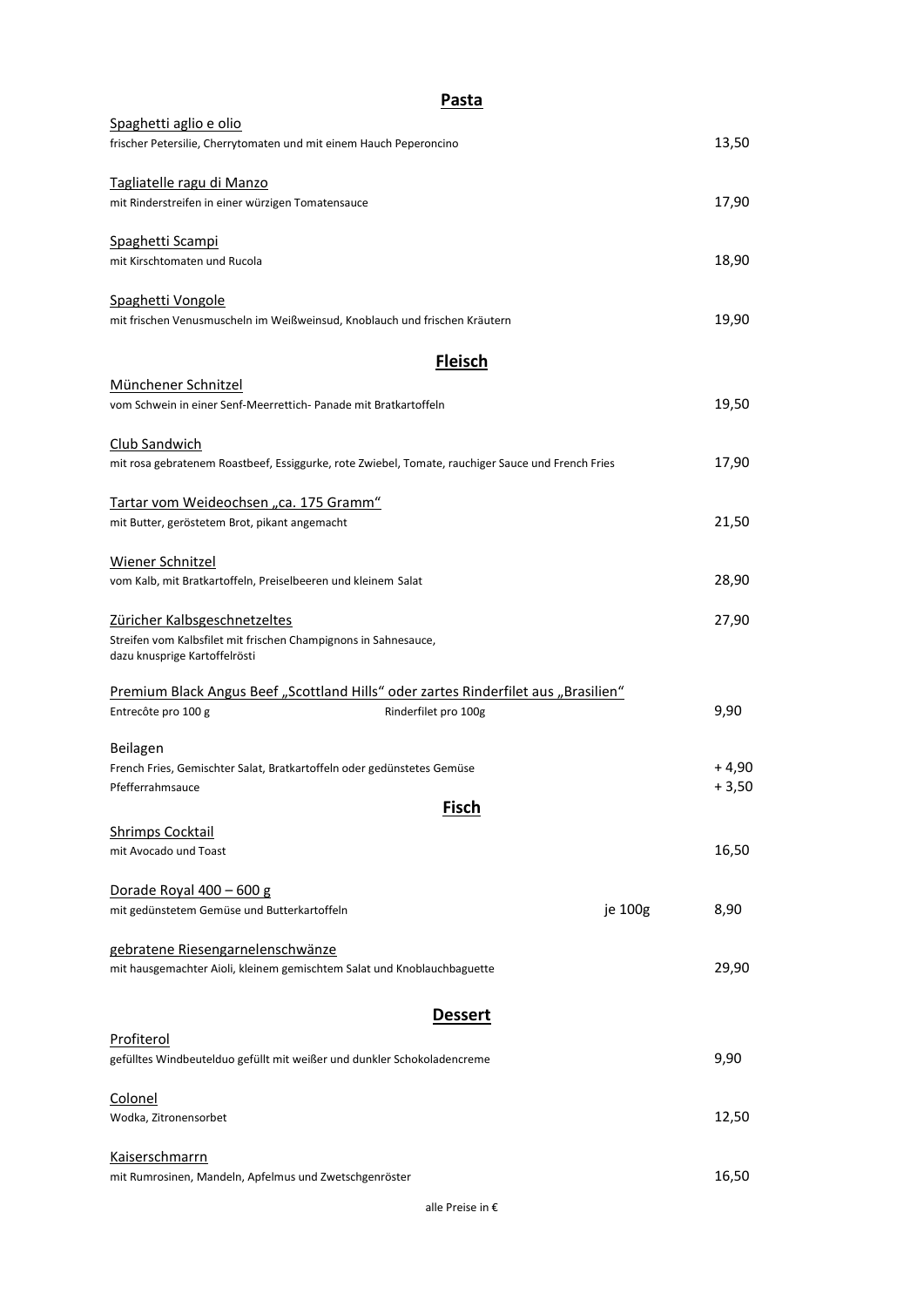## **Soup**

| French Bouillabaisse                                                                          | small 15.50 / large 18.90 |  |
|-----------------------------------------------------------------------------------------------|---------------------------|--|
| three kinds of fish after daily shopping, clams, shrimp, rouille and baguette                 |                           |  |
| <b>Appetizers</b>                                                                             |                           |  |
| Avocado crostini                                                                              |                           |  |
| toasted bread with avocado, candied tomatoes and wasabis sprouts                              | 9,60                      |  |
| Leg ham from Wiener Fleischhauer Gissinger                                                    |                           |  |
| with horseradish, pickles and bread basket                                                    | 14,50                     |  |
| Carpaccio                                                                                     |                           |  |
| Thinly sliced beef fillet, marinated with lemon and olive oil, rocket, parmesan and           |                           |  |
| Pine nuts on truffle cream                                                                    | 14,90                     |  |
| Octopus salad                                                                                 |                           |  |
| tender squid meat in orange stock, with cherry tomatoes, herbs and garlic baguette            | 19,50                     |  |
| Cheese selection from the Fromagerie Dept.                                                    |                           |  |
| Selection of exquisite cheese selection with grapes, walnuts and butter and mustard jam       | 19,50                     |  |
| Tatar "Trio" à la Hochreiter                                                                  |                           |  |
| spicy beef tartare, sweet nutty tuna tartare with wasabi cucumber and fruity avocado tartare, |                           |  |
| with toasted bread                                                                            | 28,90                     |  |
| <u>Tarte</u>                                                                                  |                           |  |
| "Alsatian style"                                                                              |                           |  |
| with sour cream, bacon, onions and spring onion                                               | 12,10                     |  |
| "Goat cheese"                                                                                 |                           |  |
| drizzled with sour cream, ripened goat cheese, fresh onions and rosemary honey                | 12,90                     |  |
| "Anchovies"                                                                                   |                           |  |
| with tomato sauce, anchovies, capers and oregano                                              | 14,50                     |  |
| "Tartufo salami"                                                                              |                           |  |
| with truffle salami, mountain cheese                                                          | 15,90                     |  |
| <b>Salad</b>                                                                                  |                           |  |
| Mixed seasonal salad                                                                          |                           |  |
| colorful mixed salad with orange balsamic dressing<br>also optionally with chicken breast     | 4,90/9,90<br>$+5,90$      |  |

| also optionally with chicken breast             | $+5.90$ |
|-------------------------------------------------|---------|
| or with goat cheese                             | $+6.90$ |
| or marinated shrimp                             | + 7.90  |
| or with beef strips "Scottland Hills Flat Loin" | + 8.90  |